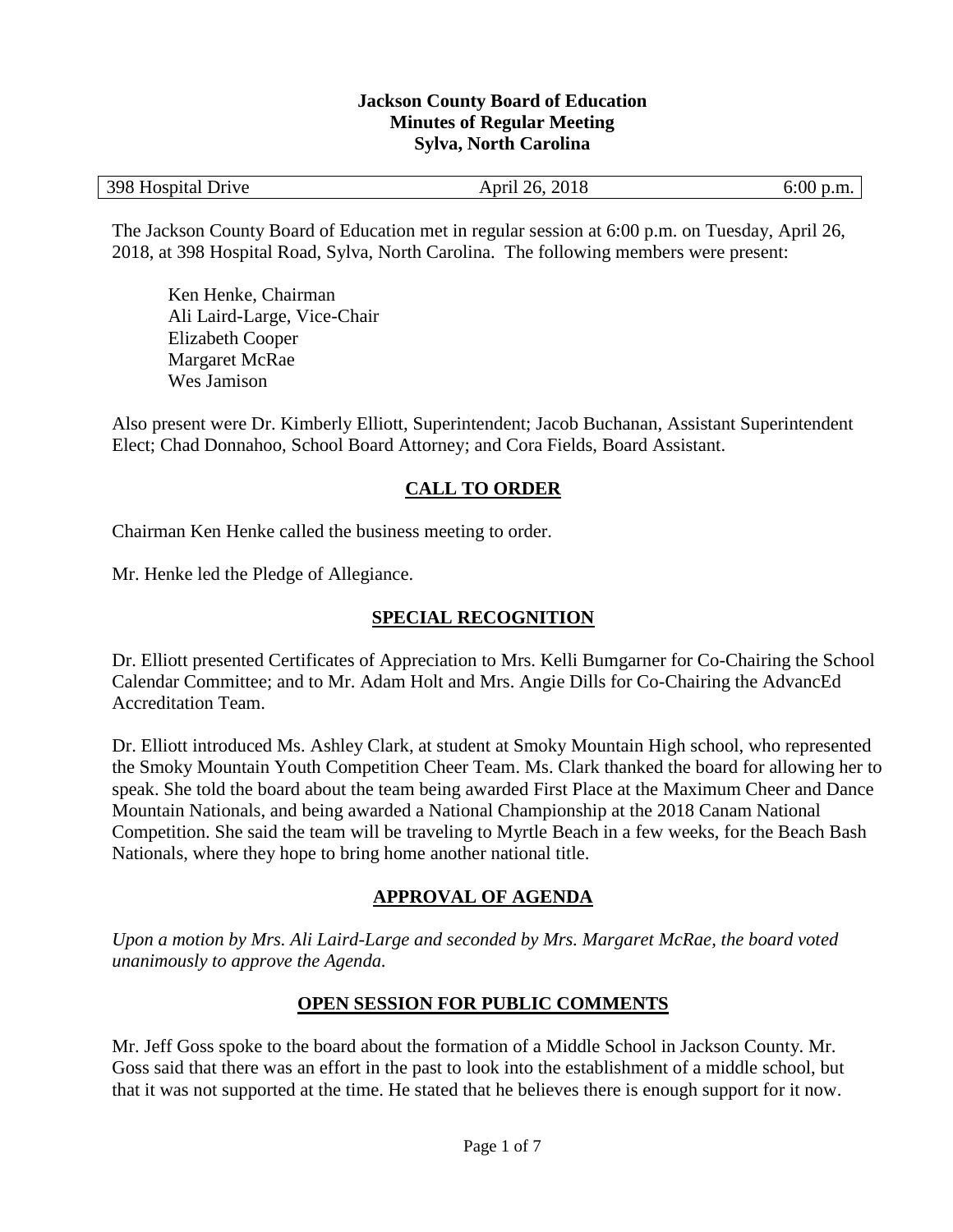He said that a petition is being circulated to see if there is interest and how many families want to pursue this. Mr. Goss said that he believes there are numerous benefits through the consolidation of resources. He said that one of the benefits would be to separate the K-5 students from their cohorts that have been causing the recent incidents in the K-8 schools. Mr. Goss said that he would like to board to consider using Fairview Elementary School as the location for a middle school. Mr. Goss asked the board to consider releasing a survey to JCPS parents about the establishment of a middle school in Jackson County.

# **CONSENT ACTION AGENDA**

**Action:** *Upon a motion by Mrs. Ali Laird-Large and seconded by Mrs. Elizabeth Cooper, the board unanimously approved the consent action agenda:*

A. Open Session Minutes of Regular Meeting of March 27, 2018.

# **INFORMATION AGENDA**

A. **Agenda Item**: Superintendent's Report **Presenter:** Dr. Kim Elliott, Superintendent

Dr. Elliott reported on the following:

- 1. Dr. Elliott attended the North Carolina Association of School Administrators Superintendent's meeting and shared the 2018 Legislative Priorities. This included information about enhancing school safety measures in public schools, addressing the remaining hurdles to the phase-in of mandated K-3 class size, the new pay plan for school-based administrators, support for school district facilities, the performance grading and accountability system, and central office allotments.
- 2. Dr. Elliott informed the board that the AdvancEd Accreditation visit was a success, with only two recommendations for improvement in the areas of teaching and learning.
- 3. Dr. Elliott and board members took part in the Opioid Awareness County Leadership Forum held at on April 23<sup>rd</sup> at the Department on Aging.
- 4. Dr. Elliott and two members of the board attended the AWAKE Resiliency movie screening on April  $25<sup>th</sup>$ .
- 5. Dr. Elliott reminded the board that the first of two Public Safety Forums would be held on Monday, April 30<sup>th</sup> at Southwestern Community College in Myers Auditorium, beginning at 7 p.m. The second forum will be held on May  $7<sup>th</sup>$ , same time and location.
- 6. Dr. Elliott shared information from Smoky Mountain High School coach Pam Shuler about student athlete grade point averages for each of the sports at the high school. Winning teams – winning grades!
- B. **Agenda Item:**Capital Projects Update **Presenter:** Mr. Darin Allison, Director

Mr. Allison provided the board with a graph showing completion of various capital projects throughout Jackson County Public Schools.

C. **Agenda Item:** Declared Surplus Items **Presenter:** Gwen Edwards, Finance Officer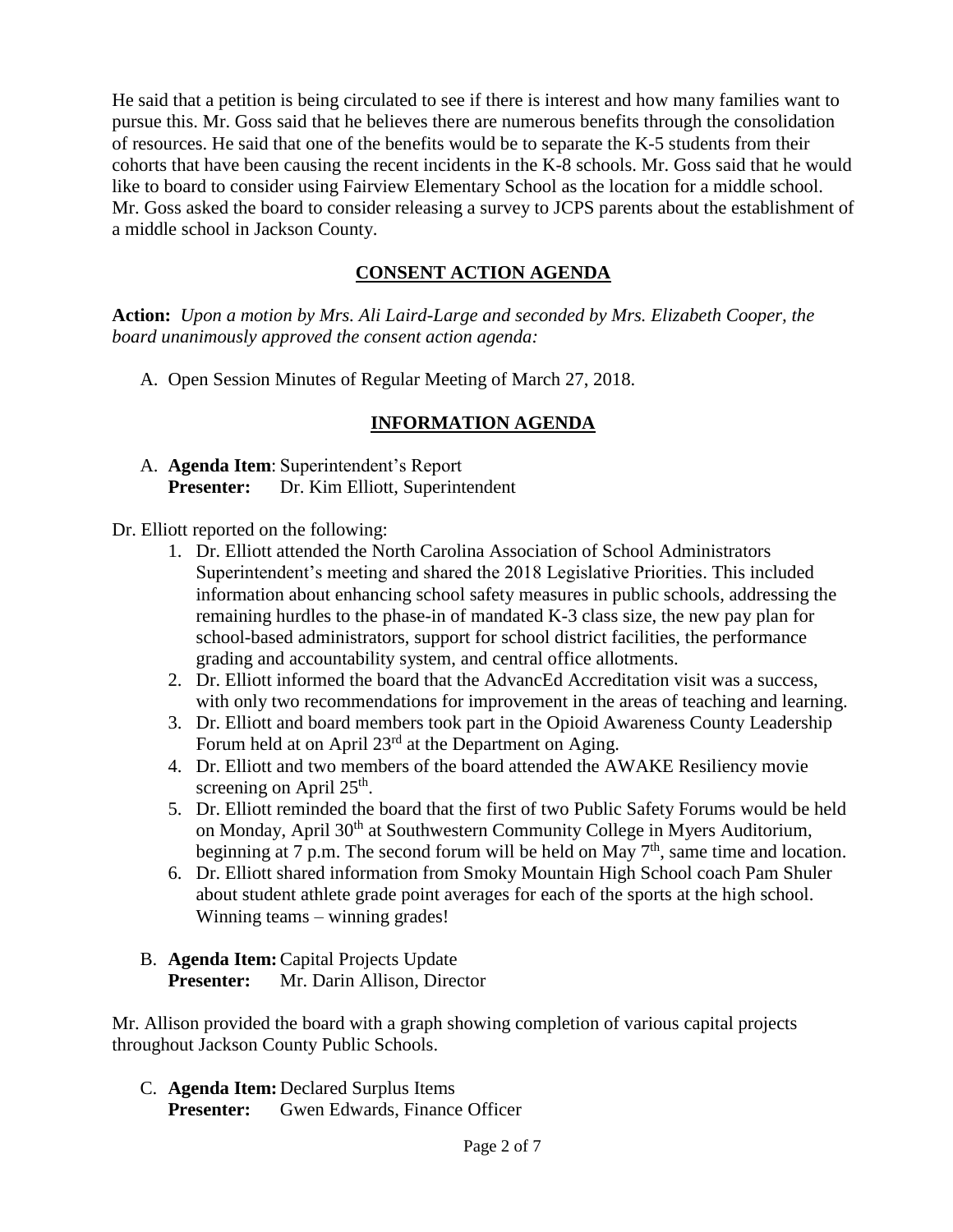Ms. Edwards informed the board that the following items have been declared as surplus and will be sold on Govdeals.com:

- 1. Child Nutrition- Salad Bar, Drying Rack for Pans, Biscuit Rollers.
- 2. Maintenance-Cabinets, Bookshelf, 2 office Desks, Chairs.
- D. **Agenda Item**: Unaudited Financial Summary **Presenter:** Gwen Edwards, Finance Officer

Ms. Edwards presented the Unaudited Financial Summary as of April 26, 2018.

## **ACTION AGENDA**

A. **Agenda Item:**Budget Amendments **Presenter:** Gwen Edwards, Finance Officer

Ms. Edwards asked for approval of budget amendments and transfers for the State Public School Fund, Local Current Expense Fund, Federal Grants Fund, Capital Outlay fund, and Other Specific Revenue Fund.

**Action**: *Upon a motion by Mrs. Ali Laird-Large and seconded by Mr. Wes Jamison, the board voted unanimously to approve the budget amendments and transfers to the State Public School Fund, Local Current Expense Fund, Federal Grants Fund, Capital Outlay Fund, and Other Specific Revenue Fund.*

B. **Agenda Item:**Computer Purchase **Presenter:** Mr. David Proffitt, Technology Director

Mr. Proffitt provided the board with a quote from Tiber Creek Consulting to purchase computers and requested board approval.

**Action**: *Upon a motion by Mrs. Ali Laird-Large and seconded by Mrs. Margaret McRae, the board voted unanimously to approve the purchase of computers from Tiber Creek Consulting.*

C. **Agenda Item:**JCPS Pre-K SMES Site Approval **Presenter:** Mrs. Kelly Doppke, Student Support Services Director

Mrs. Doppke asked the board for approval to establish a third Pre-K class in Jackson County Public Schools at Smokey Mountain Elementary School during the 2018-2019 school year.

**Action**: *Upon a motion by Mrs. Ali Laird-Large and seconded by Mrs. Elizabeth Cooper, the board voted unanimously to approve the Pre-K class at Smokey Mountain Elementary School.*

D. **Agenda Item**: Policy Updates

**Presenter:** Dr. Kim Elliott, Superintendent

Policy Updates:

1. Governing Principle – Removal of Barriers (1700)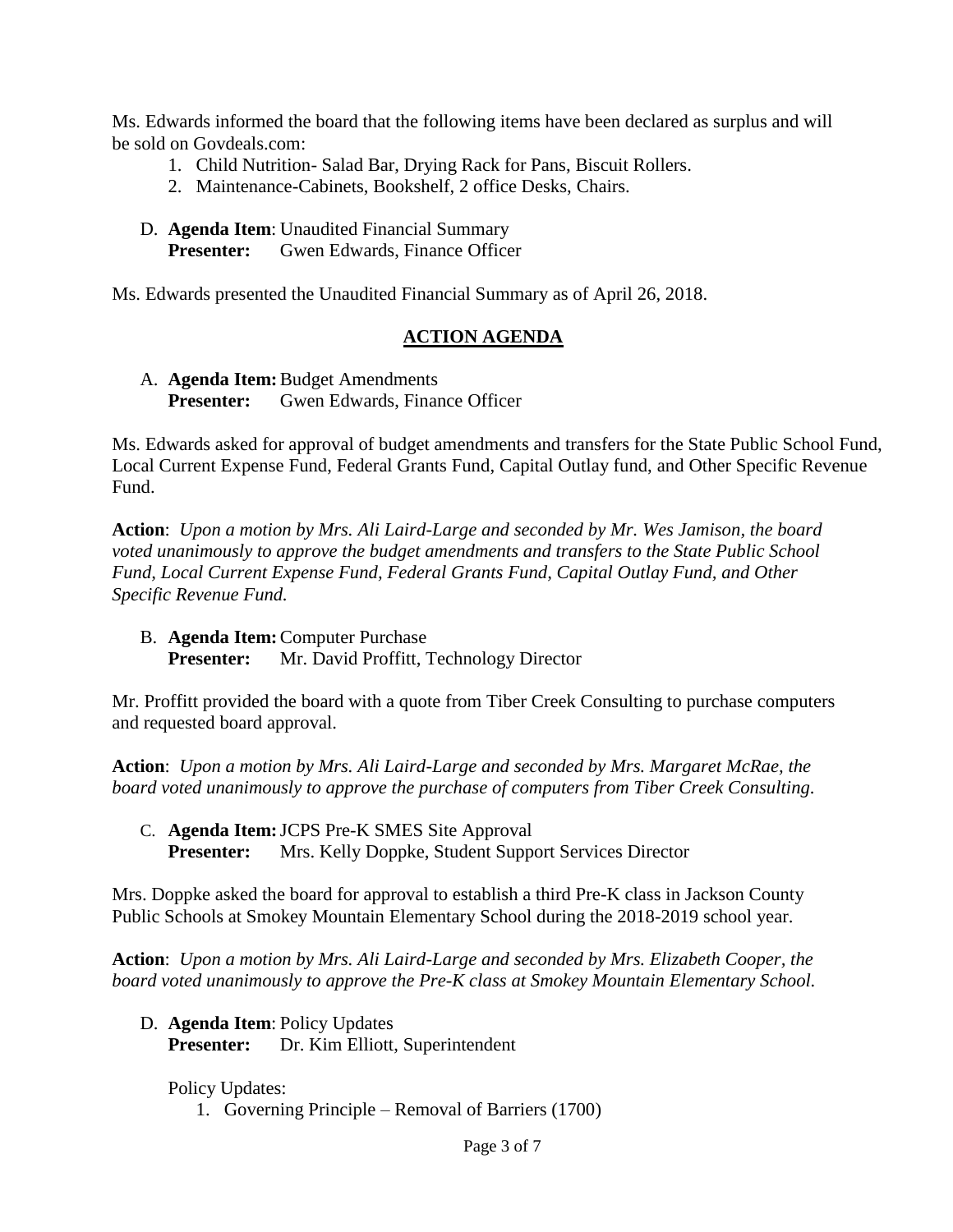- 2. Student Voter Registration and Preregistration (3640/5130)
- 3. Student Dress Code (4316)
- 4. Gang-Related Activity (4328)
- 5. Student Records (4700)
- 6. Community Use of Facilities (5030)
- 7. Electronically Stored Information Retention (5071/7351)
- 8. Operation of School Nutrition (6220)
- 9. Pre-audit and Disbursement Certifications (6421)
- 10. Vendor Lists (6442)
- 11. Teacher Contracts (7410)
- 12. Bidding for Construction Work (9120)

Dr. Elliott reviewed the above listed policy updates and asked for board approval.

**Action**: *Upon a motion by Mrs. Ali Laird-Large and seconded by Mr. Wes Jamison, the board voted unanimously to approve the above listed policy updates and Policy 4328 as amended by the board.*

E. **Agenda Item**: Field Trips

**Presenter:** Dr. Kim Elliott, Superintendent

- 1. Blue Ridge Early College Grade 12, Georgia Aquarium, Atlanta, GA, May 4, 2018, TT 4613.
- 2. Jackson County Early College Grade 10, Bodies Exhibit, Atlanta, GA, May 15, 2018, TT 4631.
- 3. School of Alternatives Grades 3-6, Knoxville Zoo, Knoxville, TN, May 17, 2018, TT 4668.
- 4. Smokey Mountain Elementary School, Grades 6-8, Pigeon Forge, TN, June 2, 2018, TT 4667.

Dr. Elliott reviewed the above listed field trip requests and asked for board approval.

**Action**: *Upon a motion by Mrs. Ali Laird-Large and seconded by Mrs. Margaret McRae, the board voted unanimously to approve the above listed field trips.*

#### **CLOSED SESSION**

*The board unanimously approved a motion by Mrs. Ali Laird-Large and seconded by Mrs. Elizabeth Cooper, to enter into closed session pursuant to G.S. 143.318.11 for the following purposes: under subsection; (a) (1) to prevent the disclosure of privileged or confidential personnel information pursuant to G.S. 115C-319-32 and (a) (3) to discuss matters protected by attorney-client privilege.* 

*Upon a motion by Mrs. Ali Laird-Large and seconded by Mr. Wes Jamison, the board voted unanimously to return to open session.*

# **OPEN SESSION**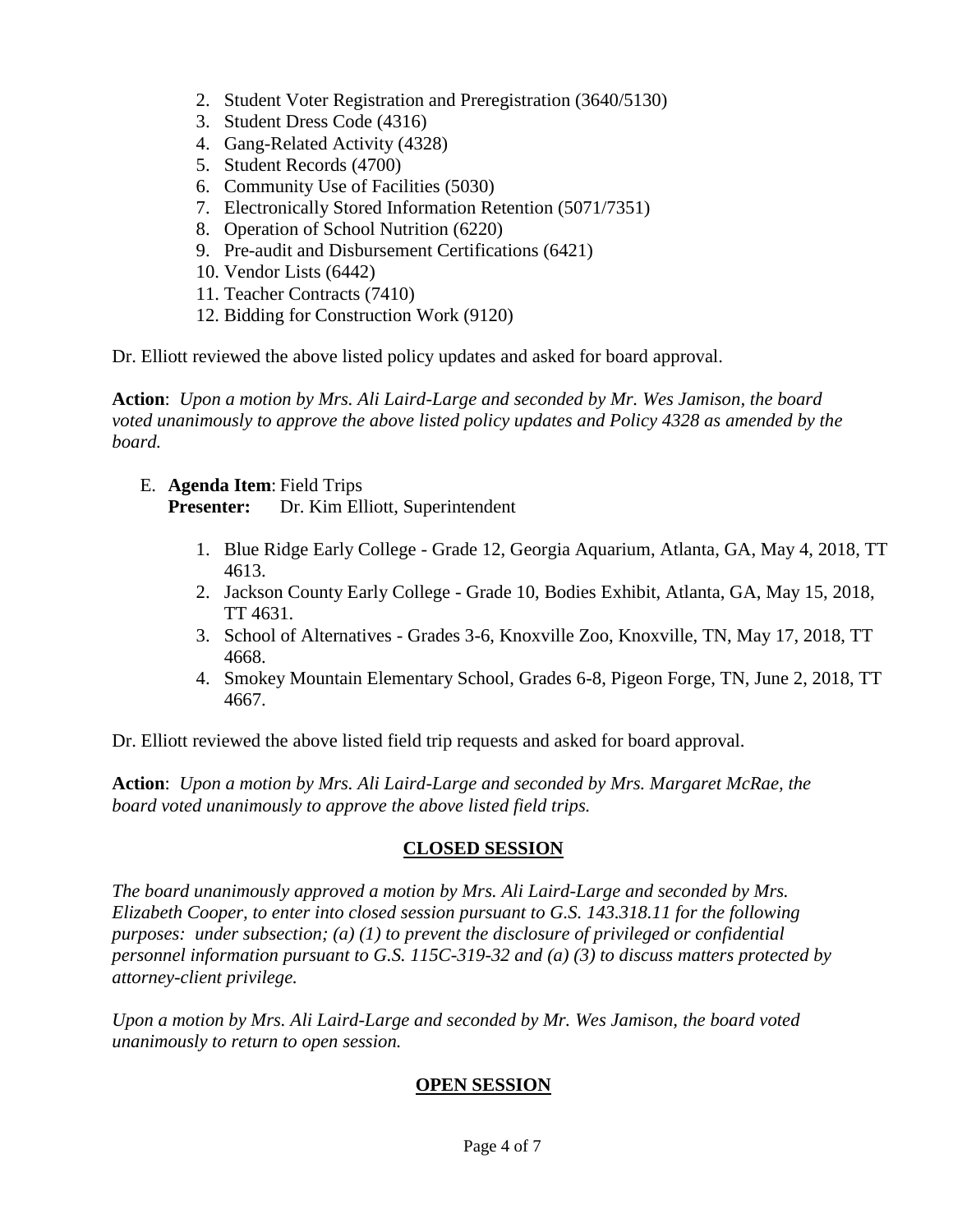**Action:** *Upon a motion by Mrs. Ali Laird-Large and seconded by Mrs. Margaret McRae, the board unanimously approved the consent action agenda:*

A. Closed Session Minutes of Regular Meeting of March 27, 2018.

# **PERSONNEL ACTION AGENDA**

**Action:** *Upon a motion made by Mrs. Ali Laird-Large and seconded by Mrs. Margaret McRae, the board voted unanimously to approve the personnel agenda as recommended by Dr. Elliott. The board unanimously approved the following recommendations:*

#### **Employee Recommendations:**

- 1. Bennett, Teresa School Nutrition Assistant, Scotts Creek Elementary School
- 2. Collins, Stacey Homebound Teacher, District-wide
- 3. Dyer, Joyce Tutor, Fairview Elementary School
- 4. Glenn, Anna Afterschool Tutor, Scotts Creek Elementary School
- 5. Graning, Evelyn Principal, Smoky Mountain High School
- 6. Johnson, Lynne Homebound Teacher, District-wide
- 7. Joyner, Alexandria Bus Monitor, Cullowhee Valley Elementary School
- 8. Lowe, Tammy Afterschool Tutor, Scotts Creek Elementary School
- 9. Macaulay, Eleanor Principal, Fairview Elementary School
- 10. Martin, Shirley Afterschool Tutor, Scotts Creek Elementary School
- 11. McCue, Gretchen Bus Monitor, Cullowhee Valley Elementary School
- 12. Morris, Grace Afterschool Tutor, Scotts Creek Elementary School
- 13. Proffitt, Christy Afterschool Tutor, Scotts Creek Elementary School
- 14. Quiring, Katie Afterschool Tutor, Scotts Creek Elementary School
- 15. Reavis, Mechille Substitute Bus Driver and Substitute Bus Monitor, Cullowhee Valley Elementary School, School of Alternatives, Smokey Mountain Elementary School
- 16. Reece, Elijah Teacher, Blue Ridge Early College
- 17. Reynolds, Carrie Afterschool Tutor, Scotts Creek Elementary School
- 18. Vickery, Elizabeth Homebound Teacher, District-wide
- 19. Waller, Susan Math Interventionist, Blue Ridge School
- 20. Watson, Kelli Bus Monitor, Cullowhee Valley Elementary School
- 21. Whisnant, Holly Assistant Principal, Fairview Elementary School

## **Employee Resignations:**

- 1. Addertion, Chandler Teacher, Fairview Elementary School
- 2. Beaver, Madison Afterschool Assistant, Scotts Creek Elementary School
- 3. Callahan, Edith Teacher, Smoky Mountain High School
- 4. Corn, Peggy Custodian and Bus Driver, Fairview Elementary School
- 5. Davis, Janet Teacher Assistant, Scotts Creek Elementary School
- 6. Jones, Susan School Nutrition Assistant, Smokey Mountain Elementary School
- 7. McCafferty, Susan Teacher, Blue Ridge School
- 8. McDaniel, Kylie Afterschool Assistant, Scotts Creek Elementary School
- 9. Phillips, Julie Teacher, Smoky Mountain High School
- 10. Stanick, Jason Teacher, Smoky Mountain High School
- 11. Whisnant, Crystal Afterschool Assistant, Scotts Creek Elementary School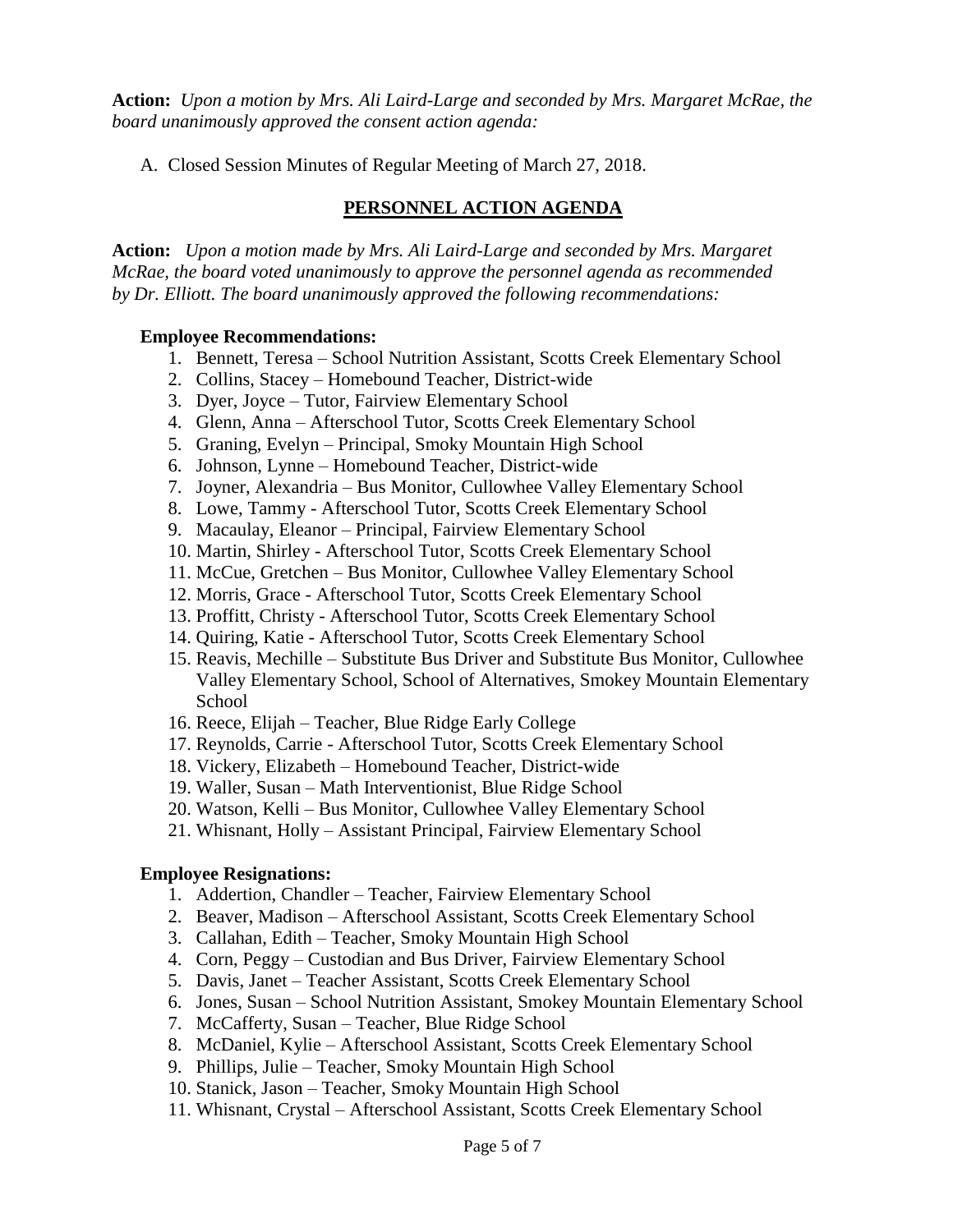#### **Employee Retirements:**

1. Irwin, Charlene – Teacher Assistant, Cullowhee Valley Elementary School

#### **Special Requests – Leave of Absence:**

- 1. Brown, Jordan Teacher, Cullowhee Valley Elementary School
- 2. Pruett, Tonya Teacher, Smokey Mountain Elementary School

### **Staff, Non-Staff, and Returning Coaches:**

- 1. Gregg, Kashayla Head Coach Softball, Cullowhee Valley Elementary School Non-Staff
- 2. Parsons, Jonathan Head Coach Men's Junior Varsity Soccer, Smoky Mountain High School - Staff

#### **Summer Programs**

#### **Read To Achieve Camp:**

#### **Blue Ridge School**

- 1. Stewart, Wendy
- 2. Watkins, Susan

### **Cullowhee Valley Elementary School**

- 1. Barkiewicz Stamey, Amanda
- 2. Bullock, Heather Substitute
- 3. Crisp, Rayna Substitute
- 4. Joyner, Alexandria
- 5. Moon, Tonya
- 6. Stewart, Anna
- 7. Thompkins, Suzanne Substitute
- 8. Watson, Kelli Substitute

## **Fairview Elementary School**

- 1. Caudle, Kim
- 2. Crisp, Meredith
- 3. Golden, Tori
- 4. Rearigh, Andrea
- 5. Wood, Paige

## **Scotts Creek Elementary School**

- 1. Hickman, Danette
- 2. Mahoney, Chris
- 3. Willson, Dorothie

## **Smokey Mountain Elementary School**

- 1. Brooks, Bridgette
- 2. Clement, Leah Substitute
- 3. Estep, Audrey Substitute
- 4. Kilpatrick, Alicia
- 5. McClellan, Jesame Substitute
- 6. Pangle, Alaina

### **Summer Academic Camp: Blue Ridge Early College**